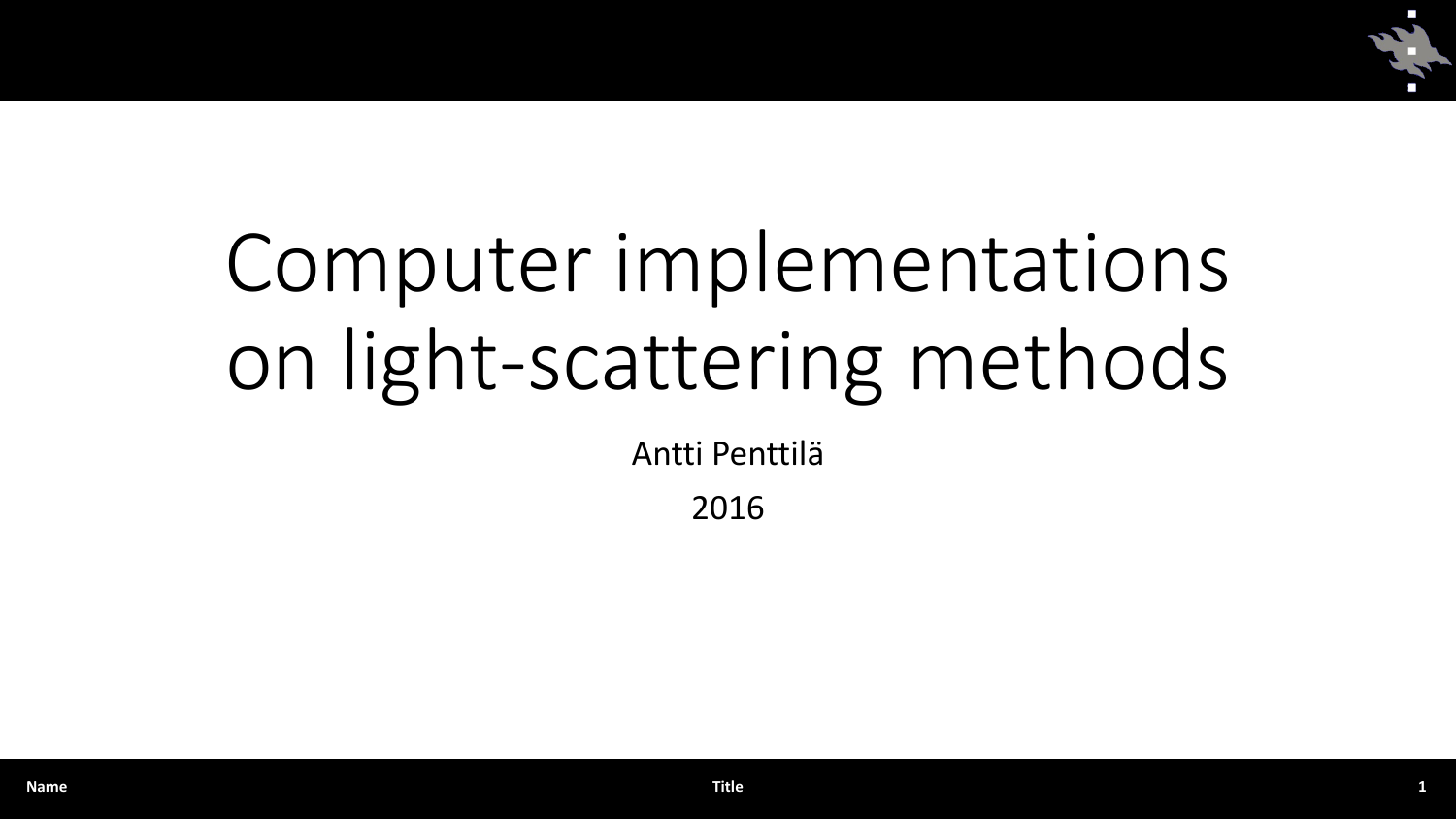- Mie for spherical particles
- T-matrix for rotationally symmetric particles
- Multiple sphere T-matrix for collection of spheres
- Discrete dipole approximation for any shape

Hands-on work with the codes

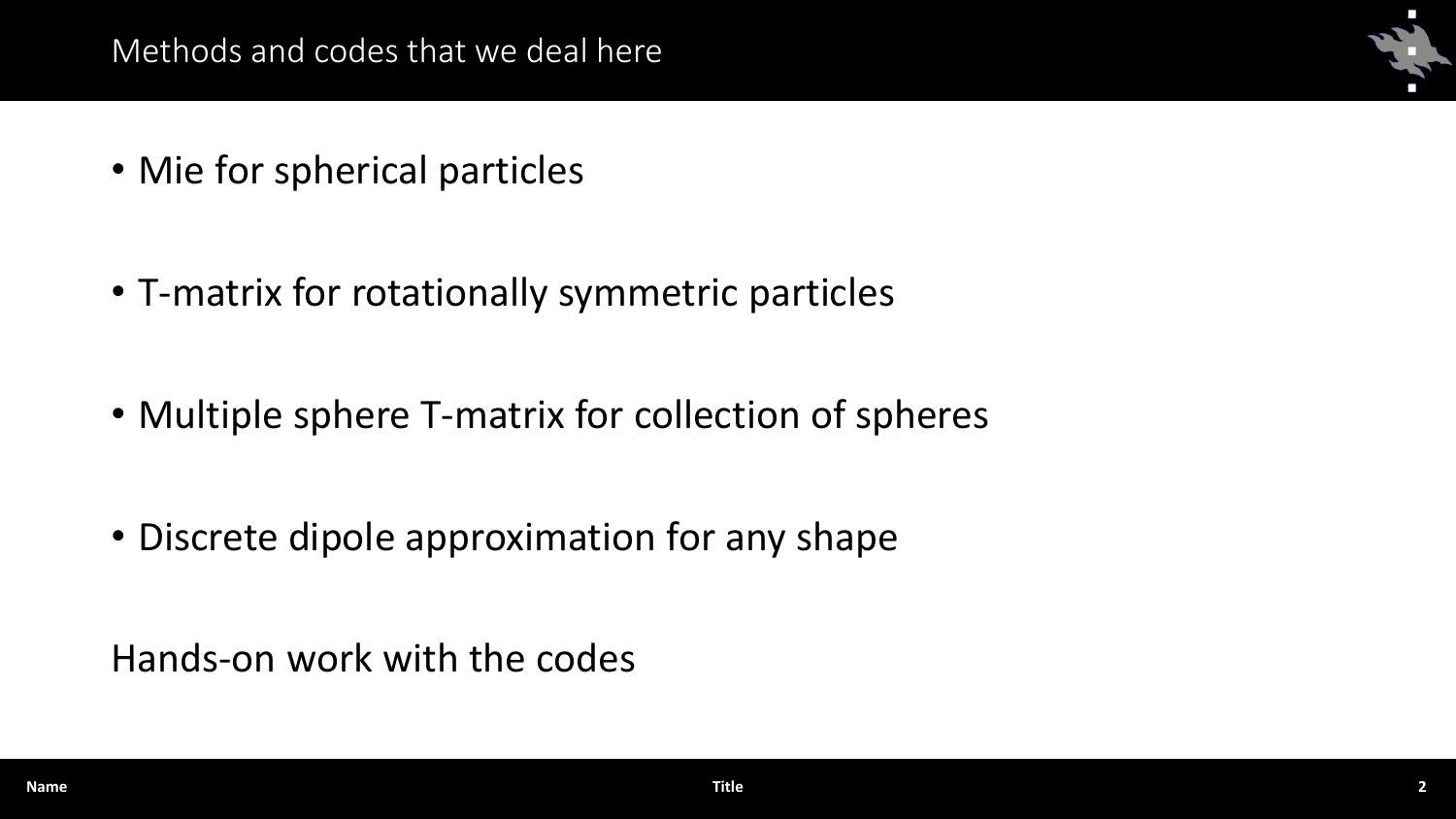## Mie code



- Based on spherical vector wave function series where the fields are represented. Series coefficients are solved.
- Applicable to spheres and coated spheres
- When the size parameter of the sphere gets large, also the required truncation number of the infinite series gets large, and the computations slow
	- In practice, this happens when the sphere is already in the geometric optics regime
- Implementations: BHMIE (Fortran, IDL, Matlab, C, Python check Wikipedia for Mie codes), MatScat (for Matlab, google the link)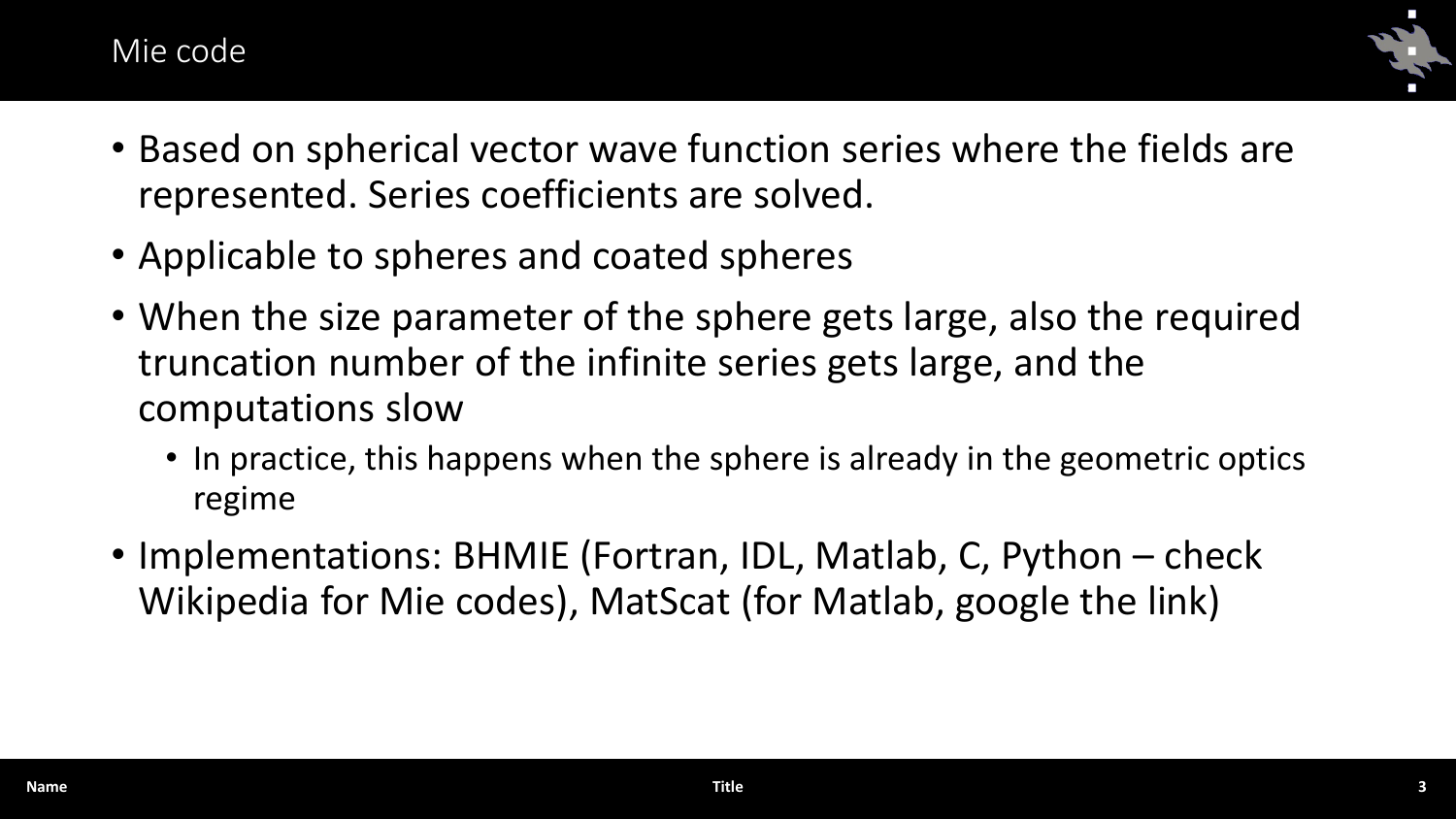Mie task



- Sphere with size parameter *x* = *kr* = 2, ice material with refractive index *m*=1.31+*i* 0.001
- Compute scattering phase function ( $P_{11}$ -element of the Mueller matrix) and degree of linear polarization  $(-100\% P_{21}/P_{11}$  vs. phase angle)
- Plot scattering efficiency  $Q_{\text{sca}}$  [= $C_{\text{sca}}/(\pi x^2)$ ] as a function of size *x*, varying x from 0.5 to 20. Why  $Q_{sca}$  can be more than one?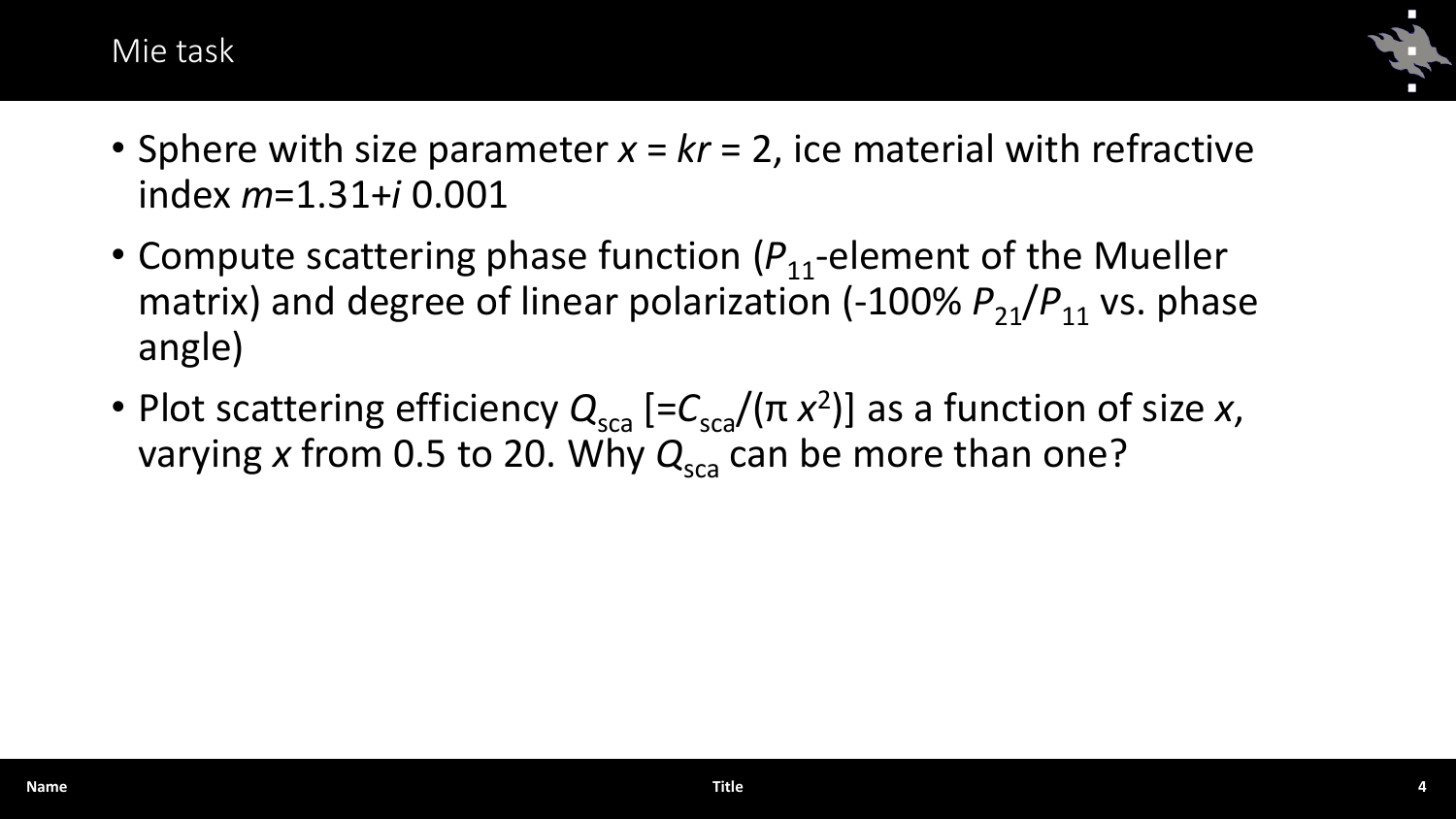## T-matrix code



- Also based on vector spherical wave function basis and coefficients for the functions
- Transition (T) –matrix can be solved for all shapes, but is computationally efficient for rotationally symmetric particles
- Implementation by Mishchenko, see [http://www.giss.nasa.gov/staff/mmishchenko/t\\_matrix.html](http://www.giss.nasa.gov/staff/mmishchenko/t_matrix.html) and "**Double-precision** *T*-matrix code for **randomly** oriented nonspherical particles"
- Good with moderate size parameters (max. some tens) and moderate aspect ratios (<4)
- Old-fashioned Fortran77-code, all input variables hard-coded in the source file, so altering them requires compiling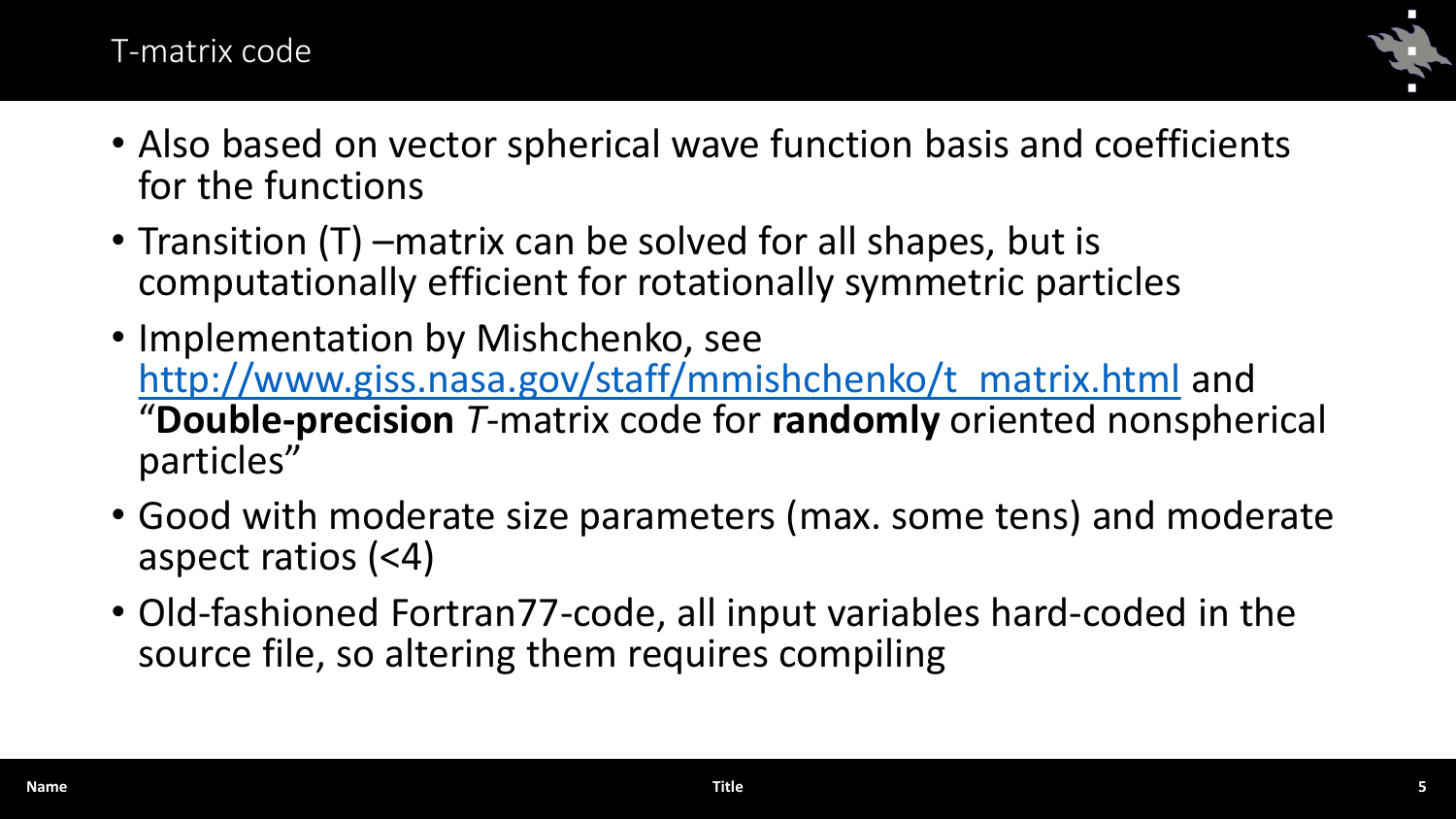## T-matrix task



- Oblate spheroid particle with aspect ratio 2, *x*=2 (volume-equivalent size parameter), *m*=1.31+*i*0.001
- Compute scattering phase function ( $P_{11}$ -element of the Mueller matrix) and degree of linear polarization  $(-100\% P_{21}/P_{11}$  vs. phase angle), compare to sphere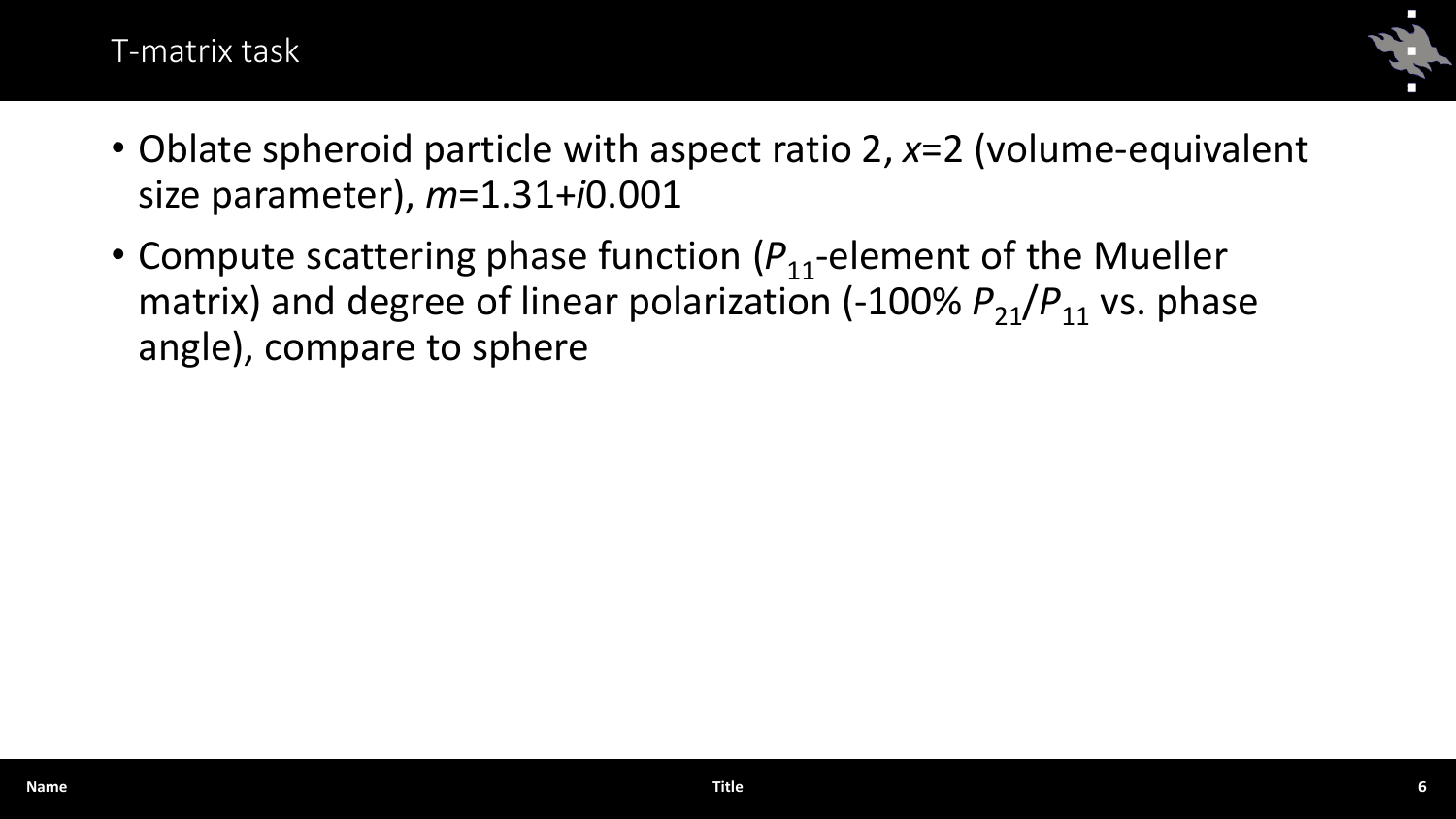

- Based on vector spherical wave functions and translation to joint origin
- MSTM, applicable to sphere clusters and spheres inside spheres, sphere surfaces cannot cross each other
- Works with hundreds of spheres (moderate size parameters, not too sparse aggregate) or parallel version with thousands of spheres
- Implementation by Mackowski, <http://www.eng.auburn.edu/~dmckwski/scatcodes/>, Fortran 90 code with input file for parameters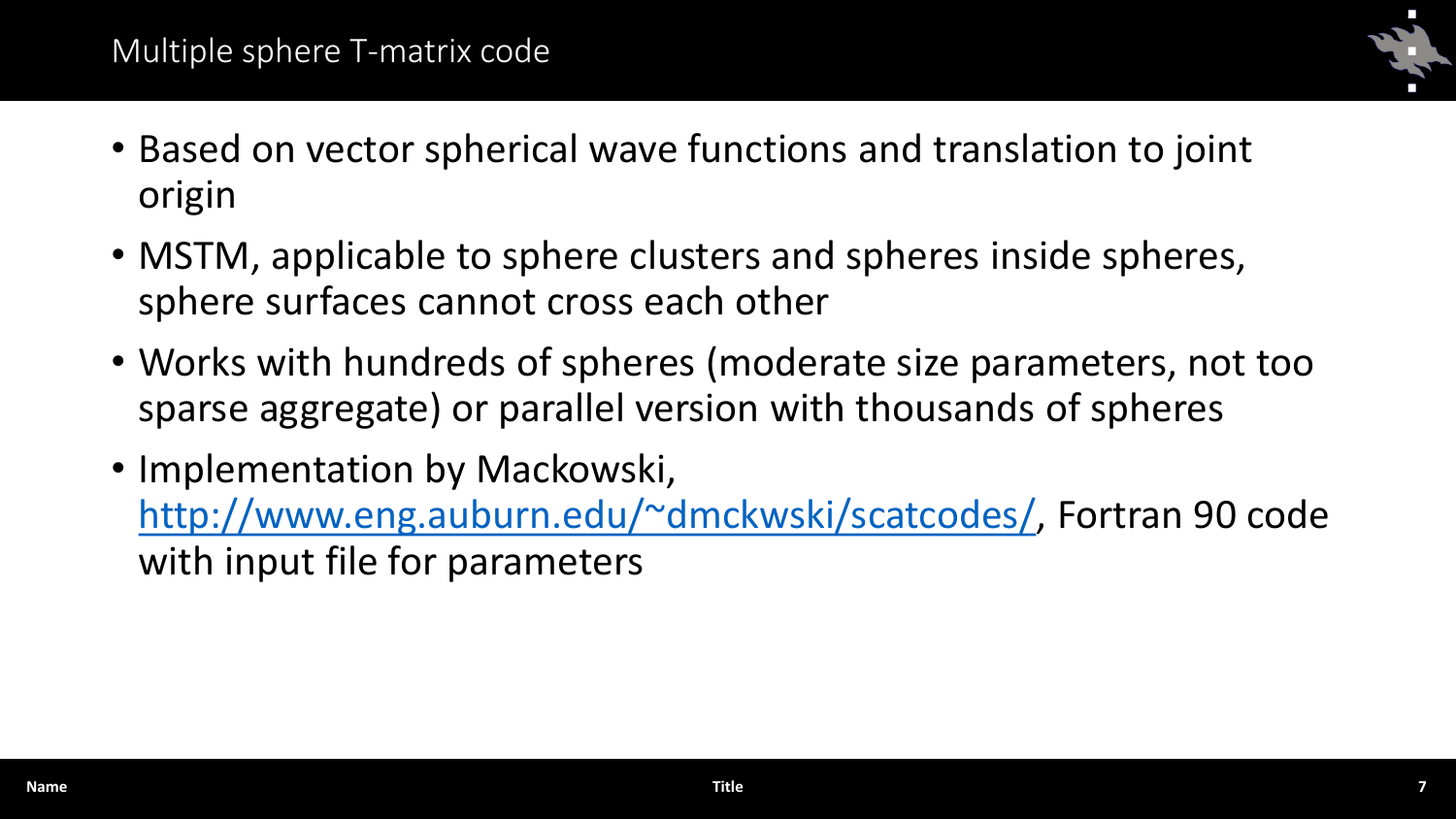



- Create aggregate/cloud with ten *x*=2, *m*=1.31+*i*0.001 spheres. You can place the spheres as you wish
- Compute phase function and degree of linear polarization in random orientation setup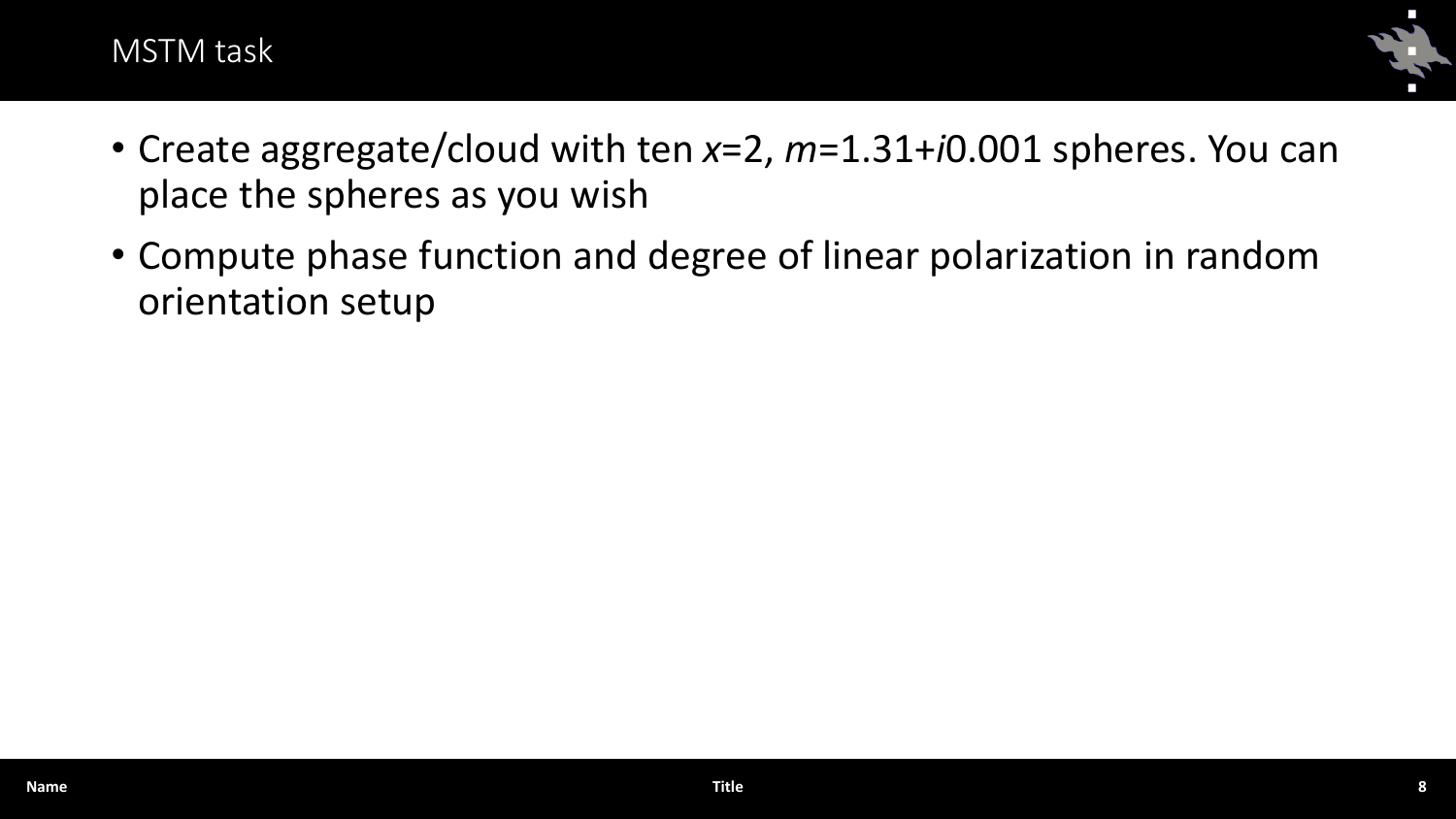

- Based on volume-integral-equation solution for Maxwell equations in the approximation where scatterer(s) are replaced with small dipole elements. For efficiency (FFT-acceleration) the dipoles are located in rectangular grid
- Applicable for targets with size parameter up to 100, moderate refractive index (below 2 or 3 preferably)
	- Memory requirements grow with size, parallel computing needed for large sizes
- Few implementations, most popular are ADDA (Yurkin, C, [https://github.com/adda-team/adda\)](https://github.com/adda-team/adda) and DDSCAT (Braine, Fortran 90, <http://ddscat.wikidot.com/>)